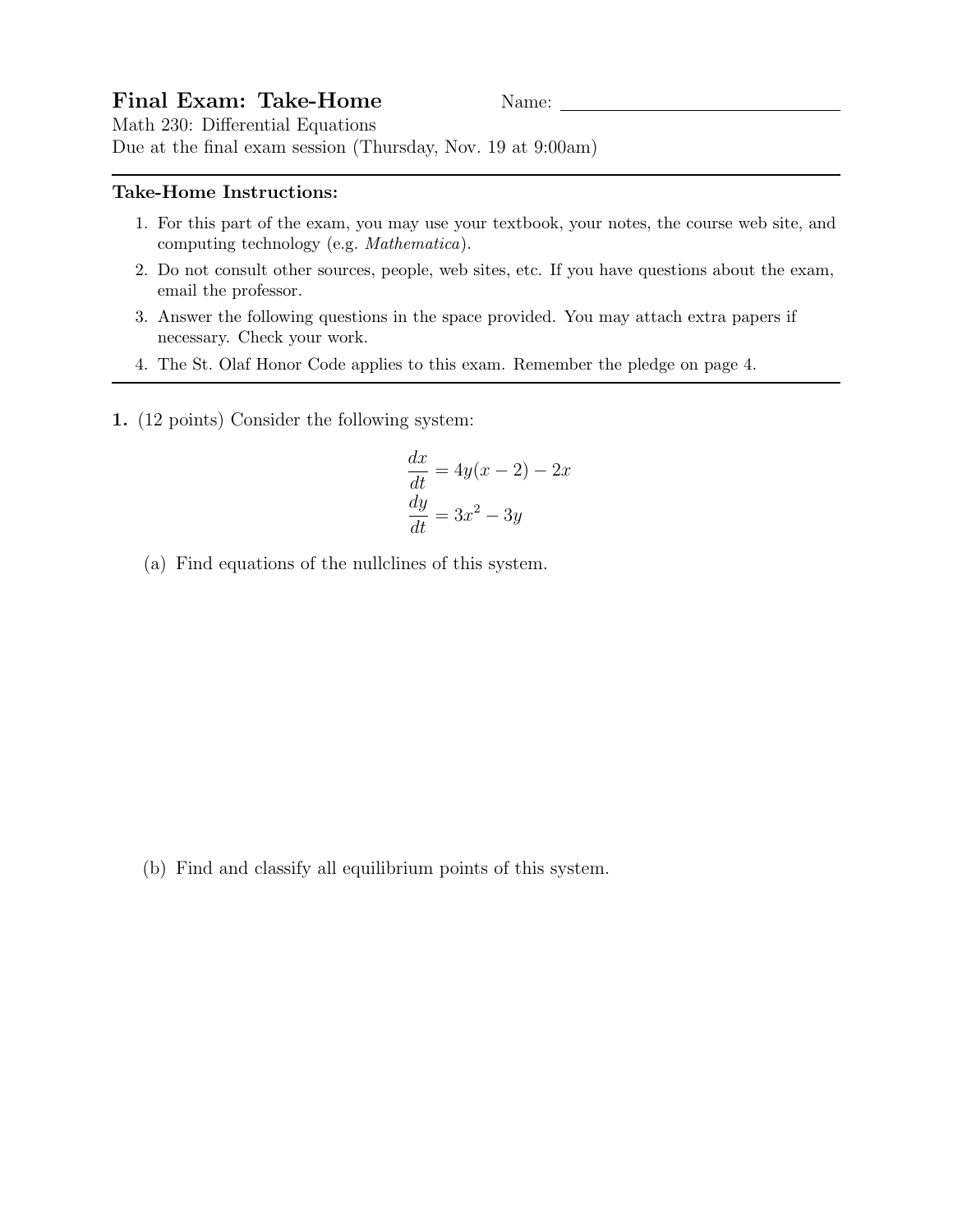(c) Sketch a graph that clearly shows the nullclines and all equilibrium points.

(d) Either find a Hamiltonian function for this system, or show that the system is not Hamiltonian.

(e) What is the long-term behavior of the solution with initial condition  $(x, y) = (-1, -1)?$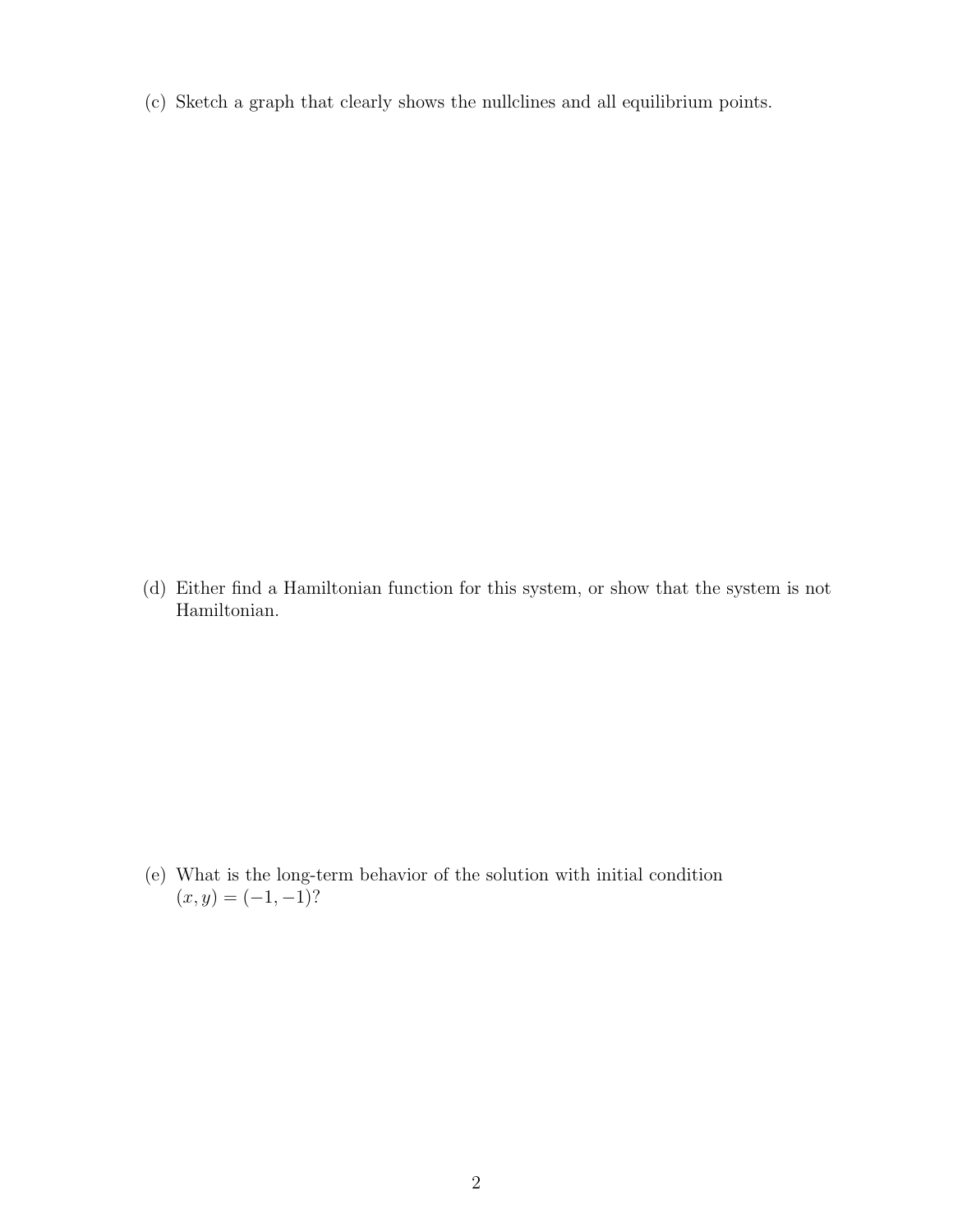2. (8 points) Consider the initial-value problem

$$
\frac{dy}{dt} = 3y - 4t - 1, \qquad y(0) = 1.
$$

Use the Runge-Kutta method to approximate  $y(3)$  with 10, 20, 40, and 80 steps. Then find the exact solution  $y(t)$ , and compute the error for each of your approximations. Write your results in the following table.

| number<br>of steps | step size | approximation of $y(3)$ | error |
|--------------------|-----------|-------------------------|-------|
| $10\,$             |           |                         |       |
| $20\,$             |           |                         |       |
| 40                 |           |                         |       |
| $80\,$             |           |                         |       |

What is the exact solution  $y(t)$  to the initial-value problem?

Please attach computational output that justifies at least one of the approximations that you reported in the table above.